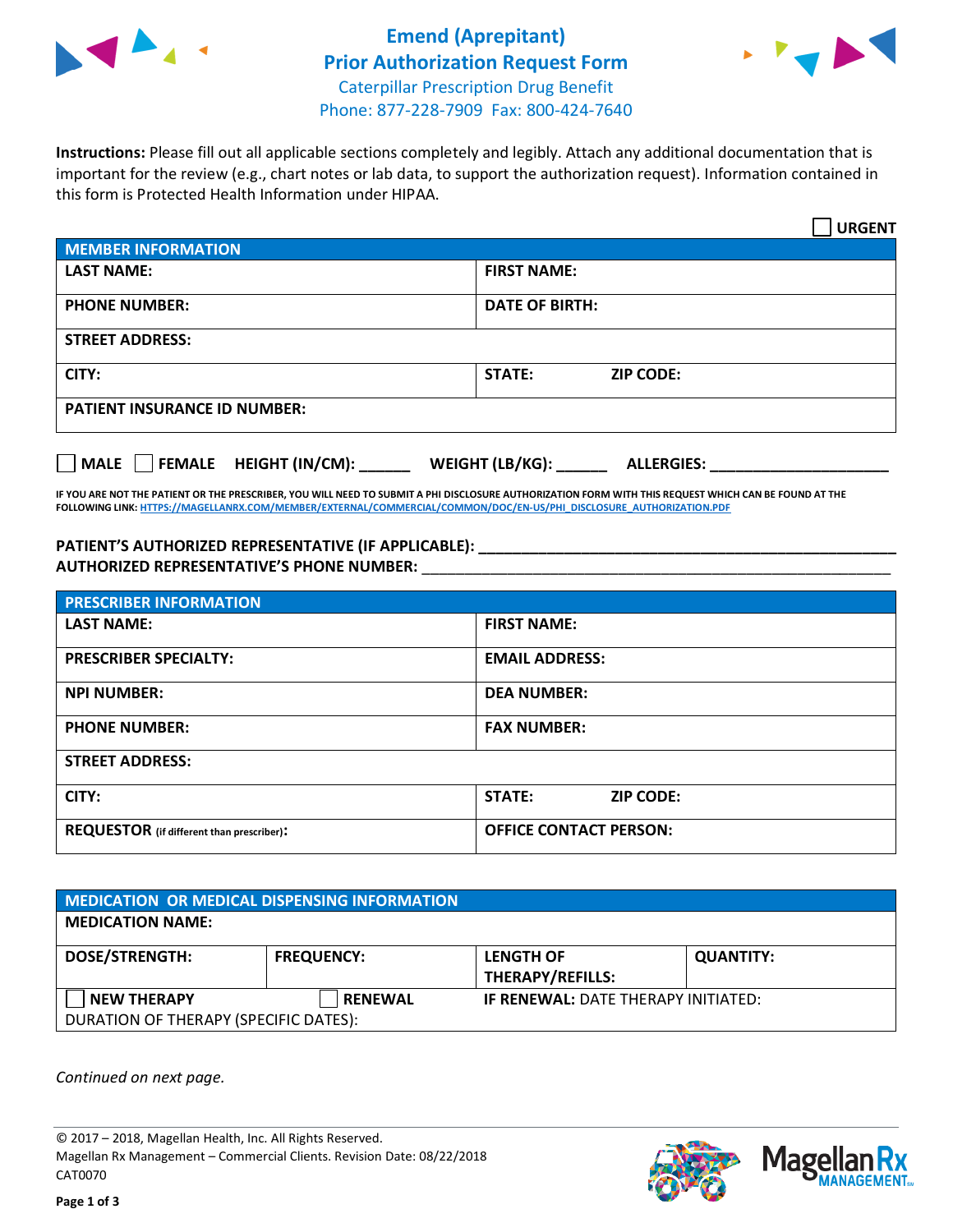



| <b>MEMBER'S LAST NAME:</b>                                                                                                                                                                                                                                                                              | <b>MEMBER'S FIRST NAME:</b>                                                                                                                 |                                           |  |  |
|---------------------------------------------------------------------------------------------------------------------------------------------------------------------------------------------------------------------------------------------------------------------------------------------------------|---------------------------------------------------------------------------------------------------------------------------------------------|-------------------------------------------|--|--|
|                                                                                                                                                                                                                                                                                                         | 1. HAS THE PATIENT TRIED ANY OTHER MEDICATIONS FOR THIS CONDITION?                                                                          | YES (if yes, complete below)<br><b>NO</b> |  |  |
| <b>MEDICATION/THERAPY (SPECIFY</b>                                                                                                                                                                                                                                                                      | <b>DURATION OF THERAPY (SPECIFY</b>                                                                                                         | <b>RESPONSE/REASON FOR</b>                |  |  |
| DRUG NAME AND DOSAGE):                                                                                                                                                                                                                                                                                  | DATES):                                                                                                                                     | <b>FAILURE/ALLERGY:</b>                   |  |  |
|                                                                                                                                                                                                                                                                                                         |                                                                                                                                             |                                           |  |  |
|                                                                                                                                                                                                                                                                                                         |                                                                                                                                             |                                           |  |  |
| <b>2. LIST DIAGNOSES:</b>                                                                                                                                                                                                                                                                               |                                                                                                                                             | <b>ICD-10:</b>                            |  |  |
|                                                                                                                                                                                                                                                                                                         |                                                                                                                                             |                                           |  |  |
|                                                                                                                                                                                                                                                                                                         | 3. REQUIRED CLINICAL INFORMATION: PLEASE PROVIDE ALL RELEVANT CLINICAL INFORMATION TO SUPPORT A                                             |                                           |  |  |
| PRIOR AUTHORIZATION.                                                                                                                                                                                                                                                                                    |                                                                                                                                             |                                           |  |  |
| <b>Clinical information:</b>                                                                                                                                                                                                                                                                            |                                                                                                                                             |                                           |  |  |
|                                                                                                                                                                                                                                                                                                         | Is the patient scheduled to receive moderately or highly emetogenic chemotherapy? $\square$ Yes $\square$ No                                |                                           |  |  |
|                                                                                                                                                                                                                                                                                                         |                                                                                                                                             |                                           |  |  |
|                                                                                                                                                                                                                                                                                                         | Will Emend be used with a regimen that includes a 5HT3 antagonist (e.g., Zofran, Kytril, or                                                 |                                           |  |  |
| Anzemet)? □ Yes □ No                                                                                                                                                                                                                                                                                    |                                                                                                                                             |                                           |  |  |
|                                                                                                                                                                                                                                                                                                         | Will Emend be used with a regimen that includes a corticosteroid (e.g., dexamethasone) and a 5HT3                                           |                                           |  |  |
| antagonist (e.g., Zofran, Kytril, or Anzemet)? □ Yes □ No                                                                                                                                                                                                                                               |                                                                                                                                             |                                           |  |  |
|                                                                                                                                                                                                                                                                                                         |                                                                                                                                             |                                           |  |  |
| For Emend 80mg requests, also answer the following:                                                                                                                                                                                                                                                     |                                                                                                                                             |                                           |  |  |
| Will Emend 125 mg be given in the medical facility? $\square$ Yes $\square$ No                                                                                                                                                                                                                          |                                                                                                                                             |                                           |  |  |
|                                                                                                                                                                                                                                                                                                         |                                                                                                                                             |                                           |  |  |
|                                                                                                                                                                                                                                                                                                         |                                                                                                                                             |                                           |  |  |
|                                                                                                                                                                                                                                                                                                         | Are there any other comments, diagnoses, symptoms, medications tried or failed, and/or any other information the                            |                                           |  |  |
| physician feels is important to this review?                                                                                                                                                                                                                                                            |                                                                                                                                             |                                           |  |  |
|                                                                                                                                                                                                                                                                                                         |                                                                                                                                             |                                           |  |  |
|                                                                                                                                                                                                                                                                                                         |                                                                                                                                             |                                           |  |  |
|                                                                                                                                                                                                                                                                                                         | Please note: Not all drugs/diagnosis are covered on all plans. This request may be denied unless all required                               |                                           |  |  |
| information is received.                                                                                                                                                                                                                                                                                |                                                                                                                                             |                                           |  |  |
|                                                                                                                                                                                                                                                                                                         | ATTESTATION: I attest the information provided is true and accurate to the best of my knowledge. I understand that                          |                                           |  |  |
| the Health Plan, insurer, Medical Group or its designees may perform a routine audit and request the medical                                                                                                                                                                                            |                                                                                                                                             |                                           |  |  |
| information necessary to verify the accuracy of the information reported on this form.                                                                                                                                                                                                                  |                                                                                                                                             |                                           |  |  |
|                                                                                                                                                                                                                                                                                                         |                                                                                                                                             |                                           |  |  |
| Prescriber Signature or Electronic I.D. Verification:                                                                                                                                                                                                                                                   |                                                                                                                                             | Date:                                     |  |  |
|                                                                                                                                                                                                                                                                                                         | CONFIDENTIALITY NOTICE: The documents accompanying this transmission contain confidential health information that is legally privileged. If |                                           |  |  |
| you are not the intended recipient, you are hereby notified that any disclosure, copying, distribution, or action taken in reliance on the contents<br>of these documents is strictly prohibited. If you have received this information in error, please notify the sender immediately (via return FAX) |                                                                                                                                             |                                           |  |  |
| and arrange for the return or destruction of these documents.                                                                                                                                                                                                                                           |                                                                                                                                             |                                           |  |  |
|                                                                                                                                                                                                                                                                                                         |                                                                                                                                             |                                           |  |  |
|                                                                                                                                                                                                                                                                                                         | FAX THIS FORM TO: 800-424-7640                                                                                                              |                                           |  |  |
|                                                                                                                                                                                                                                                                                                         | MAIL REQUESTS TO: Magellan Rx Management Prior Authorization Program; c/o Magellan Health, Inc.                                             |                                           |  |  |

© 2017 – 2018, Magellan Health, Inc. All Rights Reserved. Magellan Rx Management – Commercial Clients. Revision Date: 08/22/2018 CAT0070